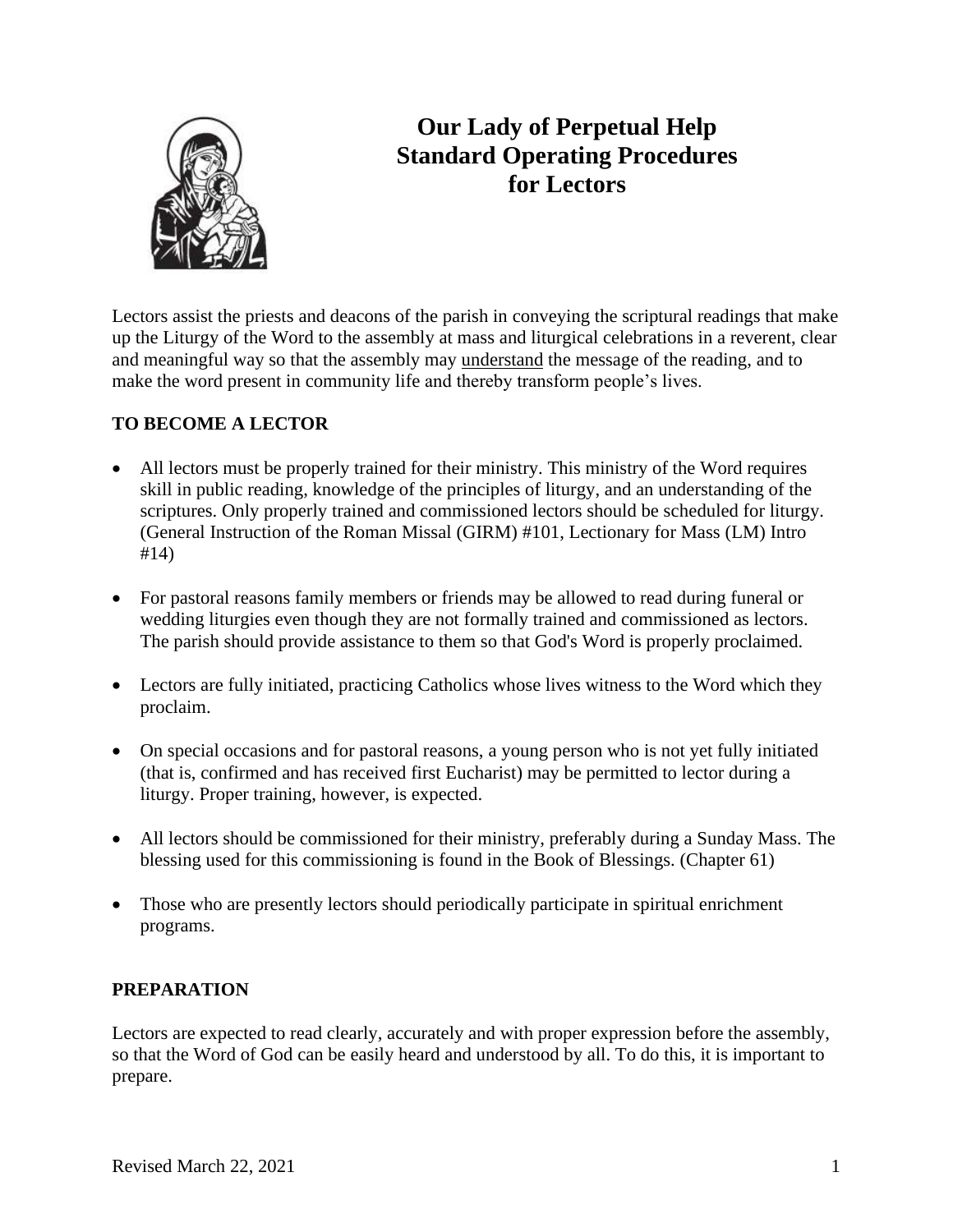## **INDIVDUAL PREPARATION Honor and Privilege:**

- The Word of God is precious to us; it nourishes our faith.
- Reading from the Bible to people assembled in church is not ordinary reading but proclaiming.
- Proclaiming is reading aloud what we believe to be true, and reading in such a way that others will believe it too.

## **Responsibility:**

- Read the first, second, and gospel reading, found in "Workbook for Lectors", know the general theme of all three readings.
- Pray with the reading, asking God to help you understand its message.
- Look up in the dictionary any words you don't understand and check on pronunciations if not already listed in the workbook.
- Practice reading your text out loud, slowly and distinctly, as many times as necessary (at least two or three). Practicing the readings can help you gain confidence in proclaiming the Word.
- Pace yourself, pausing wherever there is punctuation or a break in the text. The most common failing in reading the word is to rush through it, reading too quickly.
- Dress appropriately ("Sunday best" conservative, no shorts, t-shirts or slippers)

The following are some useful Internet links to help you prepare:

- Lector Preparation ( [http://www.lectorprep.org/](about:blank) )
- Online Biblical words pronunciation guide ( [http://netministries.org/Bbasics/bwords.htm](about:blank)  $\lambda$

The lectors schedule will be available in the church hospitality room and on the parish website at [www.olphewabeach.org](about:blank) (click on "Parish News" and under the "Schedules" heading click on "Lectors").

All lectors are responsible for being present at their scheduled time. If you are unable to attend, you are responsible for obtaining a replacement and/or informing the Lector Coordinator for assistance.

## **PRE-MASS PREPARATION**

- Lectors must arrive 15 minutes before Mass. Inform other lector of your presence.
- Check ambo for folder. Folder for Lector #2 will contain the General Intercessions (Prayers of the Faithful) and announcements (IF not being done by celebrant). Practice reading them and keep the folder with you. DO NOT take anything out of the folder, but if you MUST, then please return it.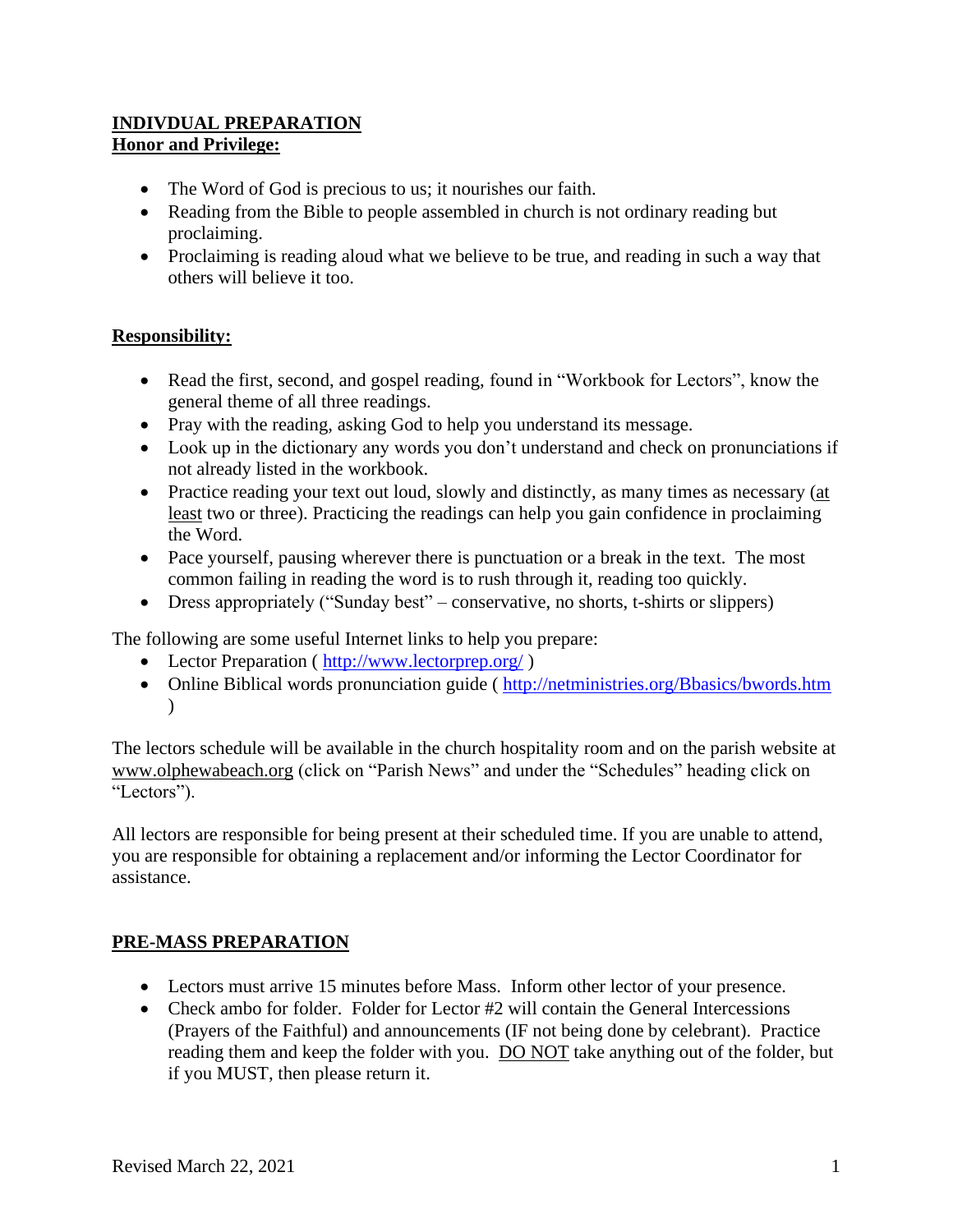- Do a microphone check. Test the microphone to see how you sound and the distance you should stand from the microphone.
- Check that the lectionary is in place and at the appropriate reading.
- Check the Book of the Gospel to see if ribbon is at the appropriate Gospel reading.
- Check to see if there will be a procession (clue: altar servers carry the cross to the back of the church.) Bring Book of the Gospels for procession. If Deacon IS present, Deacon processes. Procession occurs for Presentation for Baptism (usually 3rd weekend).
	- o If an instituted Lector and/or Acolyte is serving at the Mass, then he will process the Book of the Gospel. Scheduled lector will still read the readings.

## **MASS RESPONSIBILITIES**

Please sit within the first two rows, on the ambo side of the church. The lectors are responsible for the following:

First Lector

- ➢ Processing with the Book of the Gospels, if Deacon NOT present
- ➢ First Reading

## Second Lector

- ➢ Second Reading
- ➢ General Intercessions (Prayers of the Faithful), if NOT being done by deacon or celebrant.
- ➢ Announcements, if NOT being done by deacon or celebrant.

If needed, each lector should be prepared to proclaim both readings. If lector is vertically challenged, place step-stool near the ambo as preparation for use.

## **DURING MASS**

- 1. **Procession** (when appropriate) **–** By First Lector or Deacon, if present. (check with Sacristan if present and/or watch if the altar servers are going to the back. DO NOT ask the celebrant.)
	- Process slowly and reverently with the Book of the Gospels, behind the cross bearer and altar servers and before celebrant.
	- Hold Book of the Gospels up slightly above the head and process all the way to the altar without stopping. (If you carry a sacred object – cross, book, etc. – you do not need to bow while carrying the object)
	- Place the Book of the Gospel in the holder on the altar with the front cover facing you. After placing the Book of the Gospel, proceed directly next to celebrant to bow altogether. Pay attention to what's going on and be flexible. Visiting celebrant may not wait for you to bow. If that's the case, bow after putting the Book of the Gospels down and proceed directly to your seat. .
- 2. **First Reading**  By First Lector.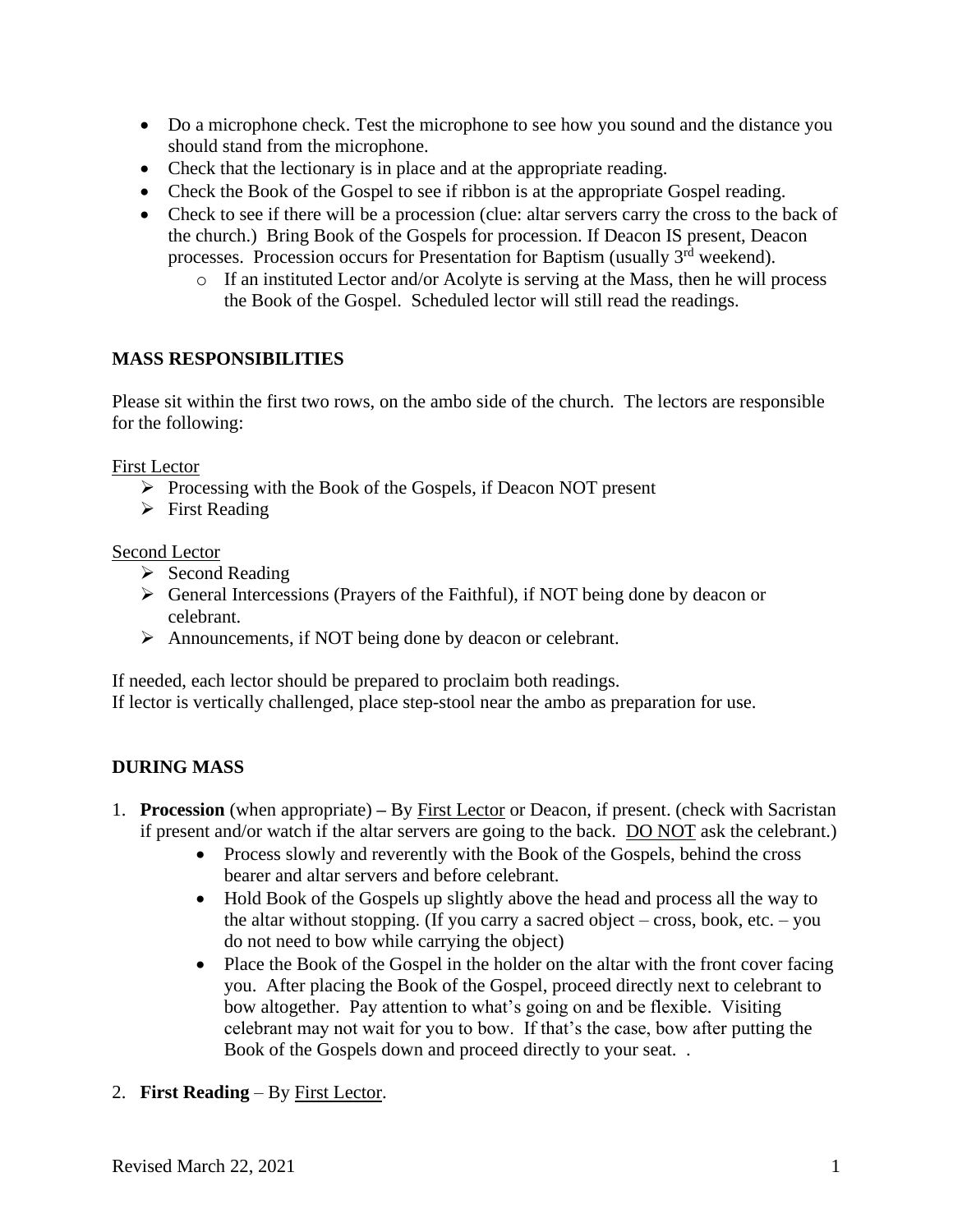- Done at the ambo after concluding prayer.
- As everyone is sitting done, walk to the front of the altar, bow to the altar with what is called a "simple bow" which is bowing with the head only, then move to the ambo.
- If there is CLOW, wait for children to be gathered/excused, and as the last children depart proceed to the altar, bow, then go to the ambo.
- Introduce the reading: "*A reading from ...*" and pause. Memorize the introduction. For example, "*A reading from the Book of the Prophet Isaiah"* and look up at the assembly while saying it.
- Read the text slowly, pausing wherever there is a break in the reading, at commas and periods. Read with feeling and conviction so that people can understand the Word, appreciate it and even remember it.
- Make eye contact with people in all areas of the church. If you practice the reading enough, you can make more eye contact and people will sense that you know the Word of God. Remember to focus on Jesus.
- Change the tone and inflection of your voice according to the reading, not monotone. The Lector is present to God – to the degree that God is present in the Word – when the Lector proclaims the Word.
- Pause at the end before saying: *"The Word of the Lord."*
- When you're done, take a step back, and bow your head in silent reverence/reflection.
- Turn the page (if necessary) to the Second Reading before going back to your seat (Note: Do not linger since the cantor will be moving toward the ambo for the responsorial psalm shortly after the reading.)
- Move to the front of the altar (cantor will be to your right) and do a "simple bow" together (this is in reverence to the altar) and return to your seat.

## 3. **Second Reading** – By Second Lector.

- Done at the ambo after completion of the responsorial psalm.
- Upon completion of the responsorial psalm, move toward the sanctuary/ambo (cantor will be to your left) and bow BEFORE entering the sanctuary (this is in reverence to the altar).
- Wait for assembly to be settled and quiet before you begin.
- Introduce the reading: *"A reading from …"* and pause. Memorize the introduction. For example, *"A reading from the Letter of St. Paul to the Romans"* and look up at the assembly while saying it.
- Read the text slowly, pausing wherever there is a break in the reading, at commas and periods. Read with feeling and conviction so that people can understand the word, appreciate it and even remember it.
- Make eye contact with people in all areas of the church. If you practice the reading enough, you can make more eye contact and people will sense that you know the word of God. Remember to focus on Jesus.
- Change the tone and inflection of your voice according to the reading, not monotone. The Lector is present to God – to the degree that God is present in the Word – when the Lector proclaims the Word.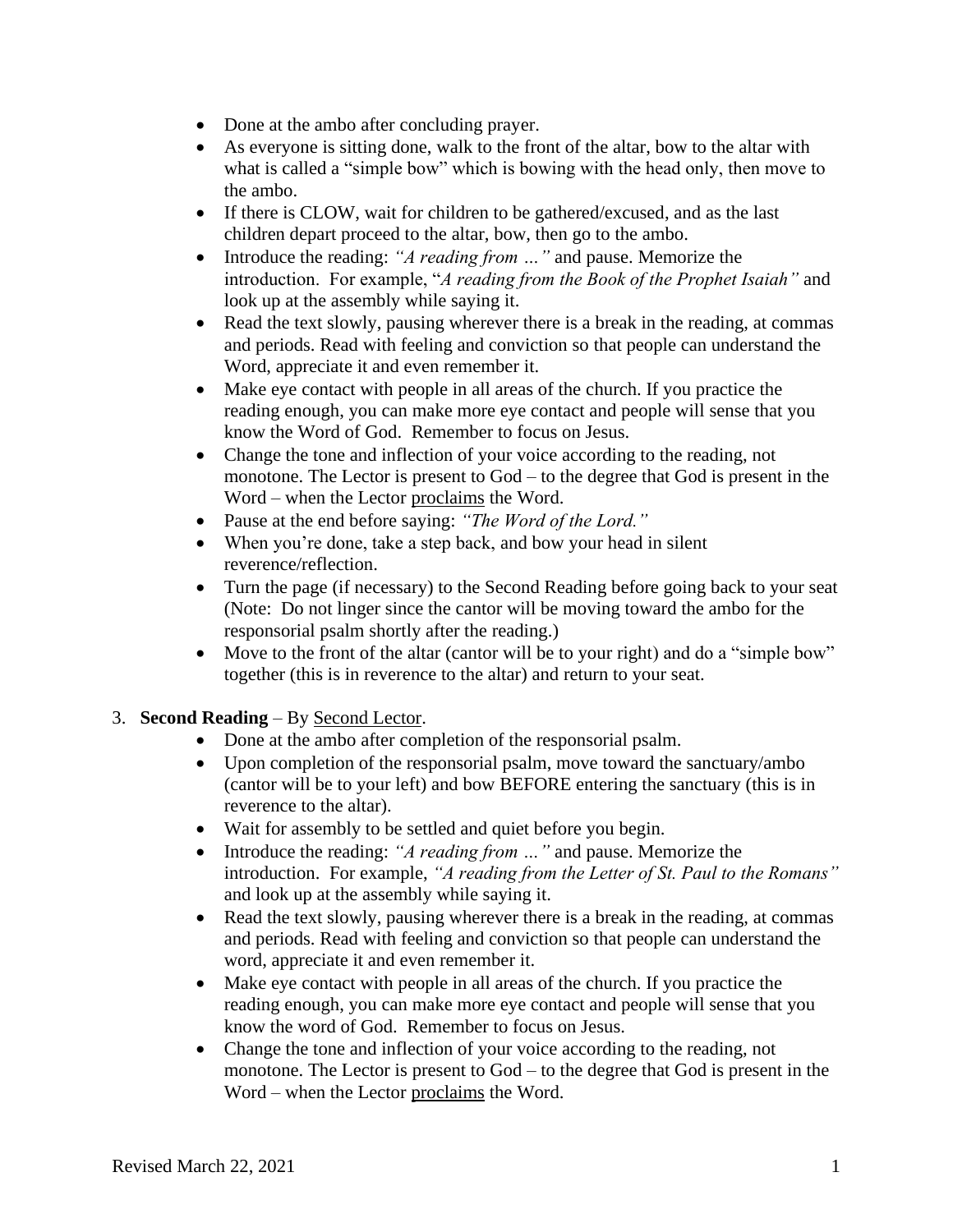- Pause at the end before saying: *"The Word of the Lord."*
- **When you're done DO NOT touch/handle the lectionary,** (1) take a step back, (2) bow your head in silent reverence/reflection, (3) close the lectionary and put it on the bottom shelf.
- Move to the front of the altar and do the "simple bow" (this is in reverence to the altar) and return to your seat.

Father or Deacon will pick up the book of the Gospels from the altar and carry it to the ambo. Upon finishing the Gospel, he will carry it to the front of the ambo and place it on the display groove.

5. **"Prayers of the Faithful"** – by Second Lector (or Deacon, if present).

- Done at the ambo and usually after the Nicene Creed.
- During the last line of the Creed, proceed to the ambo with the folder, and bow upon entering the sanctuary.
- Be ready to start after priest completes introductory statement then Second Lector (or Deacon, if present), reads intercessory prayers.
- Pause after each prayer before saying *"We pray to the Lord …" Note: Unless told otherwise, always end each intention with "We pray to the Lord" regardless of what is written on the paper.*
- After last intercession, take a step back, bow your head in silent reverence/reflection until Father collects the intercessions with the concluding prayer. Say *"Amen"* and put the folder on the bottom shelf of the ambo.
- Move to the front of the altar and do the "simple bow" and return to your seat.
- 6. **Announcements**  By Second Lector IF not being done by deacon or celebrant.
	- Done at the choir microphone after concluding prayer for communion and before the Concluding Rite and Dismissal. *Note: Adjust the microphone to the appropriate height needed. Ask a choir member if you need assistance.*

#### **COVID-19 Interim Changes:**

1. **First Lector:** Currently no processing in until further notice. When the bell rings for the start of mass, the first lector will go to the cantor microphone to do the Parish Stewardship Prayer. Ask the parishioners to "Please stand" (if not already standing), then say, "Together let us recite the Parish Stewardship Prayer" then say the prayer together. The prayer is on the last page of this SOP. Once processing in returns, then this will likely fall on the shoulders of the Commentator. More to follow on that.

2. **First Lector:** The first lector will remain at the ambo to read the Responsorial Psalm after completing the first reading. After the first time doing the response, the lector will raise their hand for the parishioners to repeat it. That will continue until the last psalm is completed. When done, the first lector will then go down to the front of the altar (far left when facing the altar),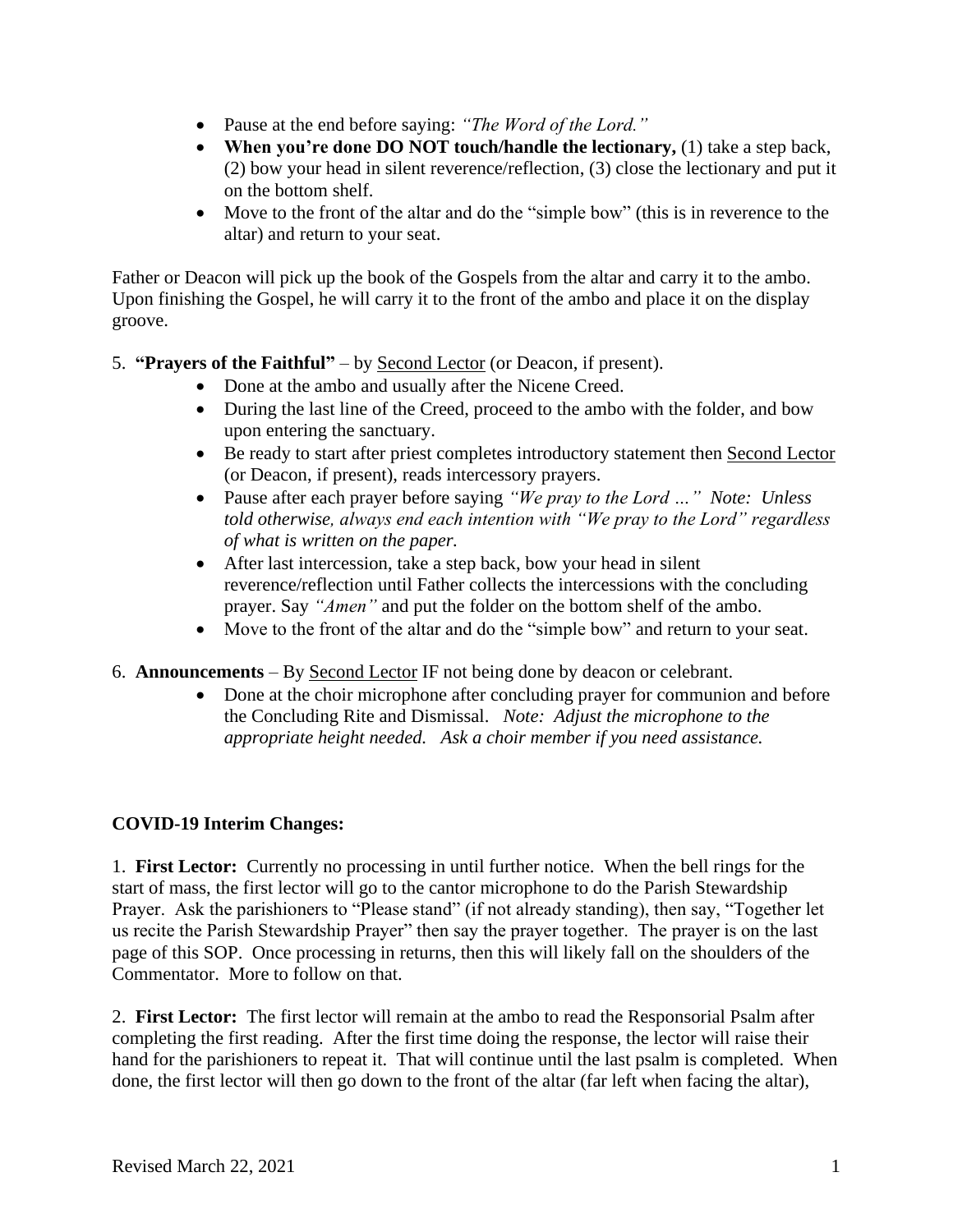joined by the second lector (far right when facing the altar), both bow and second lector will go to the ambo while the first lector returns to their seat.

3. **Second Lector:** After completing the second reading, the second lector will ask the parishioners to "Please stand" then say the Alleluia (twice), raise their hand for the congregation to also do the Alleluia twice, then do the Alleluia response in the lectionary. When done, the second lector raises their hand for all to say the Alleluia twice again. The second lector then puts the lectionary down into the ambo and proceeds to the front of the altar to bow, then return to their seat.

(Note: Effective on Holy Week starting on March 27-28, 2021, which is Palm Sunday weekend, singing will be allowed and the cantor/choir will do the Responsorial Psalm and Alleluia again. Consequently, paragraphs 2 and 3 above will be discontinued until further notice. Paragraphs 1 above and 4 below still apply.)

4. **First or Second Lector:** One of the lectors is responsible for sanitizing the ambo, lectionary, book of the gospels and lector's folder after the mass. Please do not spray directly onto the books, but spray a paper towel and wipe/dry the outsides of each book and the pages of the folder. This will continue to be done until COVID-19 is no longer a threat to safety.

## **AFTER MASS**

- $\checkmark$  Return Book of the Gospel to the altar, bow reverently.
- $\checkmark$  Make sure Lector # 2 folder is returned to the bottom shelf of ambo for the next Mass.
- $\checkmark$  Replace Lectionary from bottom shelf to the top of ambo opened to the First Reading for the next Mass.

## **CONCLUSION**

- The preceding pages may seem to be overly detailed to those who have been active in the ministry for many years, but it serves both new and established Lectors to help create a more standard process. By striving for procedural consistency among Lectors, the assembly will feel more at ease, enabling them to be free from distractions and enter more deeply into the celebration.
- At times you will make mistakes in these procedures. What is most important is to maintain an attitude of reverence and worship towards the real presence of Jesus in the Word made flesh of the Eucharist and be warm and hospitable to members of the assembly.

## **FROM LECTOR COORDINATOR – DEREK SALIS:**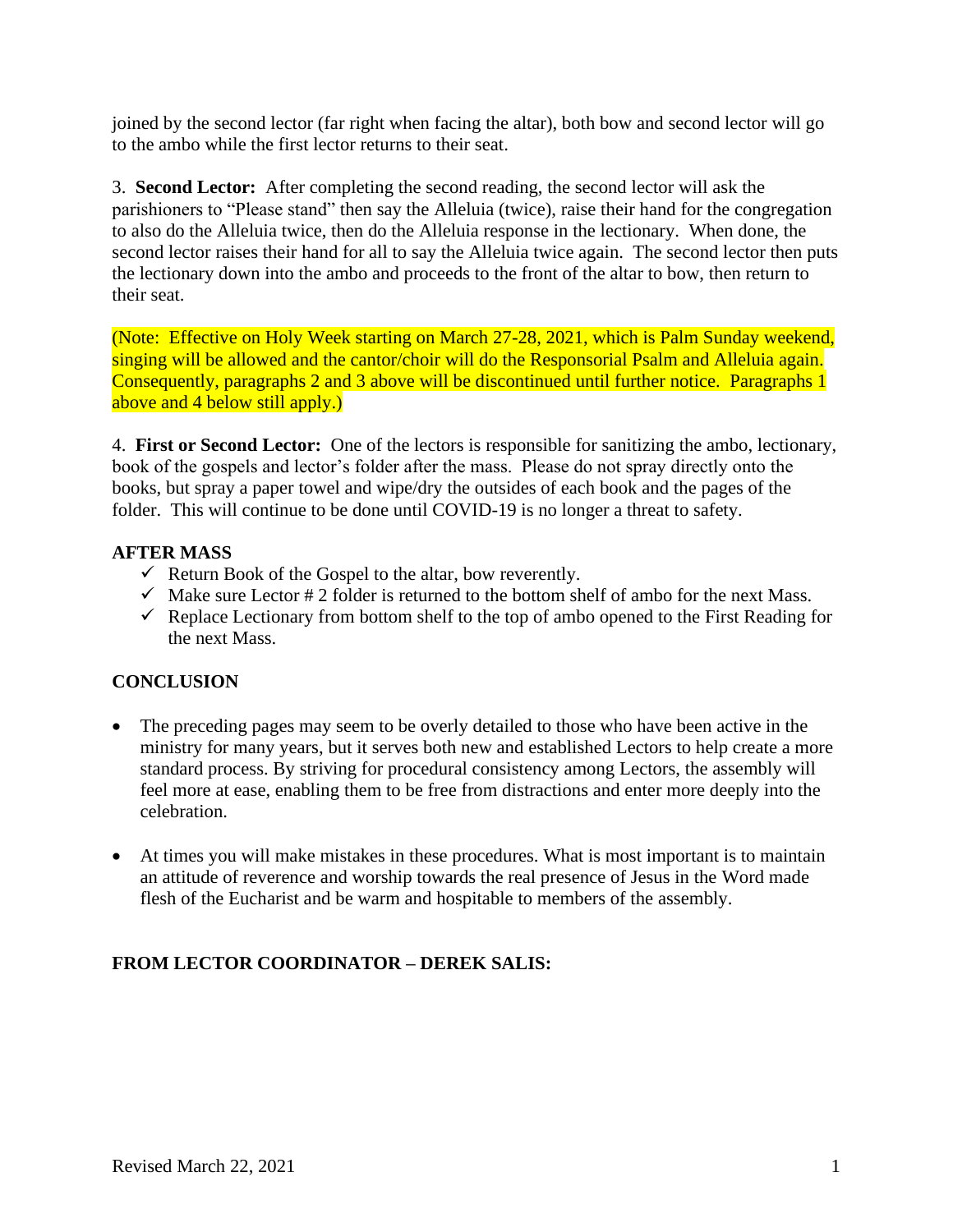#### **REMINDERS AND KEYS TO SUCCESS**

- ❖ Practice, practice, practice…
- $\triangle$  Remember the 3 B's B prepared, B early, and B flexible...
- ❖ When e-mailing Derek go to **BOTH** his work and home e-mail addresses: (work [derek.salis@us.af.mil](about:blank) and home – [dereksalis@aol.com](about:blank) )
- ❖ Advise Derek **NOT LATER THAN** the last Friday of the current month of any date(s) you're unavailable for the upcoming month to avoid any scheduling conflicts…
- ❖ Keep your contact info up-to-date and advise Derek of any changes…
- ❖ Keep your contact sheet handy and arrange for a replacement if necessary…
- ❖ You should serve in **ONLY ONE** ministry per Mass (make arrangements between appropriate ministry coordinators to preclude any conflict of schedule).
- ❖ Make sure you obtain a new schedule **BEFORE** the first weekend of every month (you may be on it for that weekend…)!!! If you didn't receive one, contact Derek immediately… Home phone 674-1253, work phone 449-8842, cell phone 780-8016.